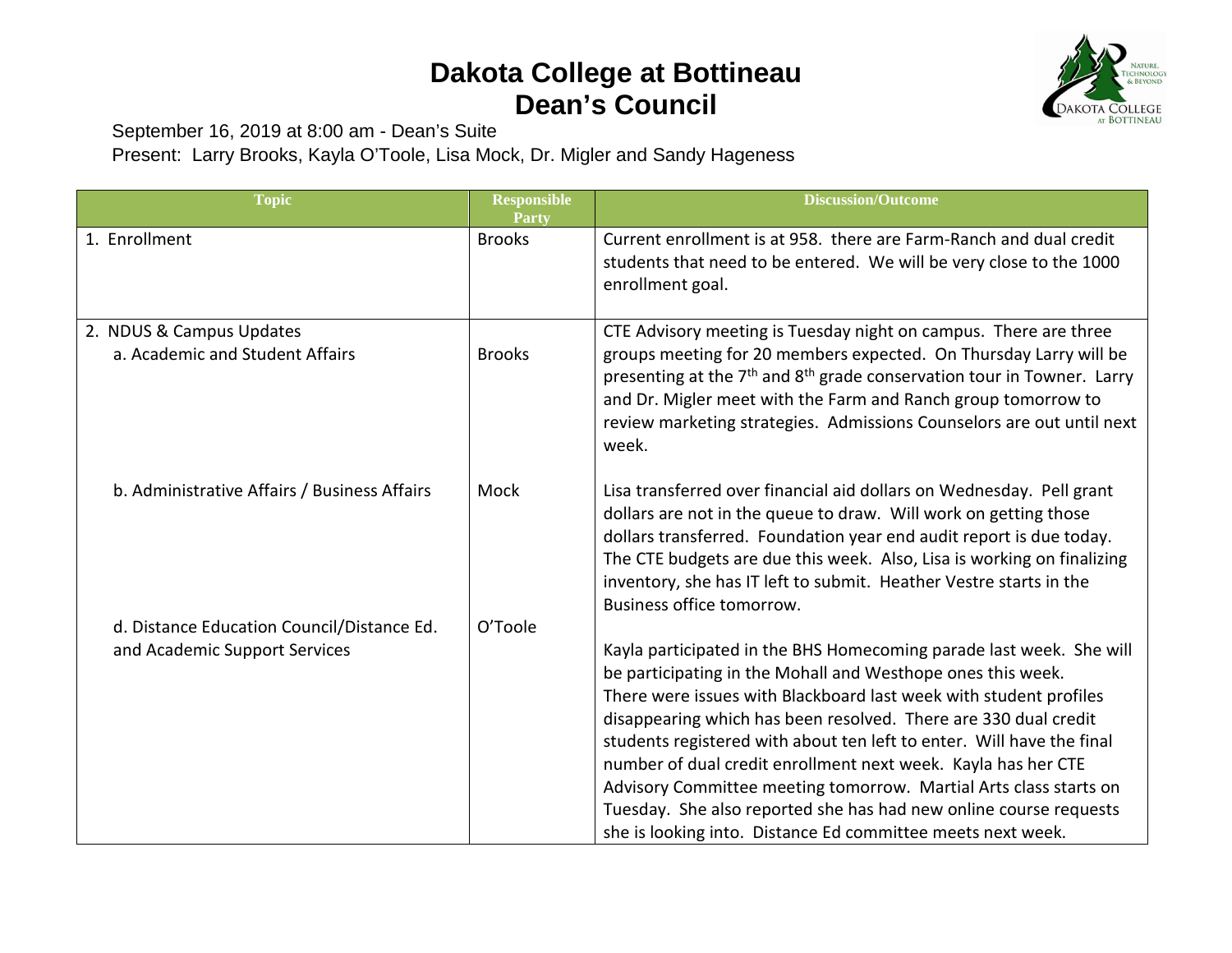## **Dakota College at Bottineau Dean's Council**



| e. Public Affairs Council               | Hageness | Submitted an RFP to six consultants last week. Committee is setting<br>up a measurement matrix for review of the proposals. Radio this<br>week will be Natalie Feast, instructor from the Rugby nursing                                                                                                                                                        |
|-----------------------------------------|----------|----------------------------------------------------------------------------------------------------------------------------------------------------------------------------------------------------------------------------------------------------------------------------------------------------------------------------------------------------------------|
| f. Chancellor's Cabinet / Dean's Update | Migler   | program.<br>Football had a win at home this weekend. Wayne Johnson and Mike<br>Getzloff have agreed to cover the AD position until a replacement is<br>found.                                                                                                                                                                                                  |
|                                         |          | Chancellor's Cabinet reviewed policies at the board meeting last<br>week; Academic Freedom and tenure, Political Activities. There is new<br>wording on the 804.1 tax exempt bond issue which will be reviewed<br>for our submission. The Chancellor will be visiting campuses this<br>fall/winter. The AAS-Technical Studies program was approved for<br>DCB. |
|                                         |          | Dr. Migler attended the Presidential Inauguration at Mayville State<br>last Friday.<br>There are plans ready from Nostdahl for renovating Milligan Hall. We<br>need to get the asbestos abatement complete first. One room will be<br>demoed before bids are requested.                                                                                        |
| 3. Other                                |          |                                                                                                                                                                                                                                                                                                                                                                |
| 4. Recognition & Celebration            | All      | NCEC College and Career fair went well last week with over 340<br>students participating.<br>The nursing programs received notification that they have been<br>tentatively approved for pre-candidacy status for all sites and for both<br>the AD and PN programs.                                                                                             |